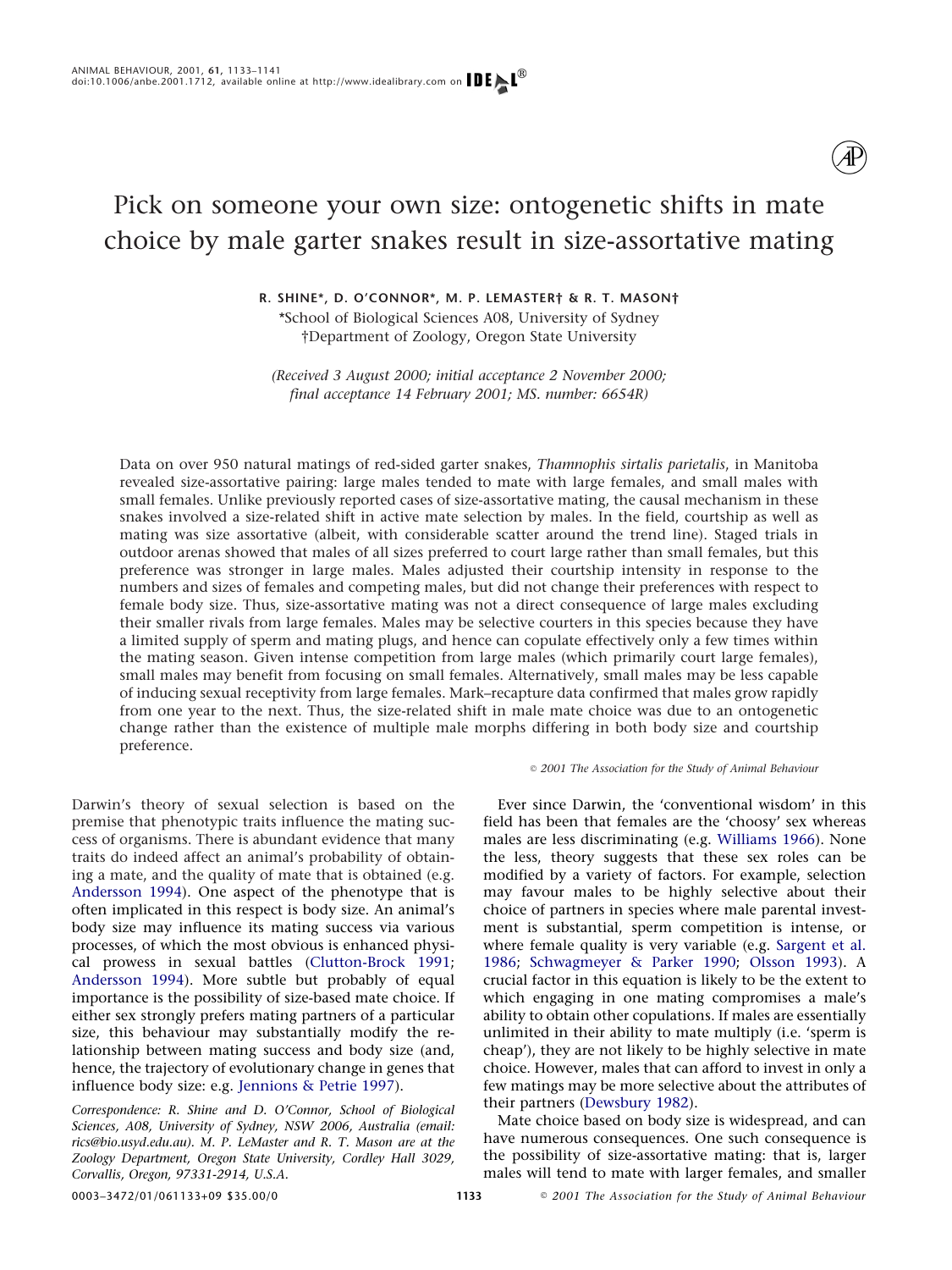males with smaller females. For example, if all males prefer large (and thus fecund) females, and large males can physically exclude small ones from mating with these 'preferred' females, an overall trend for coupling of small with small and large with large may result (e.g. [Olsson](#page-7-3) [1993;](#page-7-3) [Cooper & Vitt 1997\)](#page-7-5). The mechanism for the male–male interaction could be direct (i.e. large males attack and drive away their smaller rivals) or indirect (i.e. because smaller males are less likely to be able to mate with large females, selection favours a shift in mate preference so that smaller males preferentially court smaller females).

Reptiles potentially offer excellent systems in which to investigate this topic. Like most other ectotherms, reptiles continue to grow after maturation [\(Andrews 1982\)](#page-7-6). Hence, a reptile population typically contains adult individuals over a much wider range of body sizes than would be the case for endothermic taxa such as mammals and (especially) birds [\(Andrews 1982;](#page-7-6) [Calder 1984\)](#page-7-7). This wide size range provides considerable opportunity for natural and sexual selective forces to act on body size. Indeed, there is good evidence that larger male reptiles of several taxa are more likely to win combats, and thus obtain matings [\(Schuett & Gillingham 1989;](#page-8-3) [Madsen et al. 1993;](#page-7-8) [Luiselli 1996;](#page-7-9) [Cooper & Vitt 1997\)](#page-7-5). Similarly, larger females are likely to reproduce more often, and produce more (and often, larger) eggs per clutch [\(Fitch 1970;](#page-7-10) [Seigel & Ford 1987\)](#page-8-4).

The existence of size-based mate choice in reptiles is much less well understood. Because male parental care in reptiles is essentially unknown [\(Shine 1988;](#page-8-5) [Somma](#page-8-6) [1990\)](#page-8-6), we might expect mate choice by males to be rare. None the less, the strong link between female body size and reproductive output may favour a male preference for large (and, hence, fecund) females. Such a preference has been demonstrated in several species of lizards (e.g. [Olsson 1993;](#page-7-3) [Cooper & Vitt 1997;](#page-7-5) [Whiting & Bateman](#page-8-7) [1999\)](#page-8-7) and one species of snake [\(Aleksiuk & Gregory 1974;](#page-7-11) [Hawley & Aleksiuk 1976;](#page-7-12) [Gartska et al. 1982\)](#page-7-13). Size-based mate choice by males results in size-assortative mating in at least two of these lizard species [\(Olsson 1993;](#page-7-3) [Cooper &](#page-7-5) [Vitt 1997\)](#page-7-5). Our field studies reveal size-assortative mating in snakes, and our experimental studies (using outdoor arenas) clarify the determinants of mate choice in these animals.

#### **METHODS**

# **Study Species and Area**

Red-sided garter snakes, *Thamnophis sirtalis parietalis*, are small nonvenomous colubrid snakes found over a large geographical range in North America (e.g. [Rossman](#page-8-8) [et al. 1996\)](#page-8-8). In the Interlake region of Manitoba, Canada, these snakes aggregate in huge numbers (>10 000 animals per den) in suitable hibernation sites (e.g. [Gregory 1974,](#page-7-14) [1977;](#page-7-15) [Gregory & Stewart 1975;](#page-7-16) [Shine et al. 2001,](#page-8-9) in press). The snakes court and mate in early spring, before they disperse from the den. This situation facilitates behavioural studies, with the result that these populations have become a 'model system' for studies on snake reproduction [\(Duvall et al. 1993\)](#page-7-17).

We have been studying these Manitoba populations for several years. Data in the present paper were gathered at two sites. First, from 1992 to 1998 we worked at the massive Narcisse dens also used by several earlier workers (e.g. [Whittier et al. 1985;](#page-8-10) [Mason 1993\)](#page-7-18). Mass freezinginduced mortality during the winter of 1998–1999, apparently caused by atypically low snow cover (D. Roberts, personal communication), greatly reduced snake numbers at these dens. Thus, in May 1999 we worked 30 km further south, at a large den in a gravel quarry 1.5 km north of the town of Inwood, 0.5 km east of Highway 17 (50°31.58′N, 97°29.71′W). Individual snakes may travel up to 20 km from the den during their summer movements [\(Gregory & Stewart 1975;](#page-7-16) [Larsen](#page-7-19) [1987\)](#page-7-19), and genetic differences between nearby dens are minor (M. LeMaster, unpublished data). Hence, there is unlikely to be any significant genetic difference between snakes using the two denning areas.

## **Methods for Field Studies**

# *Narcisse dens, 1992–1998*

Throughout May each year, we conducted a variety of studies at the dens. Some of the work was descriptive, whereby we gathered large samples of snakes close to the dens each day to quantify temporal variation in the sizes of snakes that were active. Body length (snout–vent length, SVL) and mass were recorded for each animal. Some of these snakes were found singly, but many were in large courting groups of males focused on a single female [\(Gregory 1974;](#page-7-14) [Shine et al. 2001\)](#page-8-11). We kept each group separate so that we could compare the phenotypic traits of males with those of females that they were courting when captured. Whenever we found pairs of snakes in copulo, we captured them, kept them in bags until they had separated, and then recorded their body sizes. A subset of males was scale clipped individually before release to provide information on growth rates between years.

We also carried out a series of experimental trials with open-topped nylon arenas measuring  $1.1 \times 1.1$  m, 90 cm high. Combinations of males and females were placed into each arena so that we could record which male was successful in obtaining the mating. These trials were conducted to explore issues such as the role of male body size and relative tail length in determining mating success [\(Shine et al. 1999,](#page-8-12) [2000b\)](#page-8-13), the behavioural 'tactics' of female mimics ('she-males': [Mason & Crews 1985,](#page-7-20) [1986;](#page-7-21) [Shine et al. 2000a,](#page-8-14) [d\)](#page-8-15), and factors influencing the mass of mating plugs deposited by male snakes [\(Shine](#page-8-16) [et al. 2000c\)](#page-8-16). However, data from these trials can also clarify the question of whether courtship and mating are influenced by the relative body sizes of males and females.

### *Inwood den, 1999*

In the same way as in earlier years at the Narcisse dens (above), we walked around the Inwood den on sunny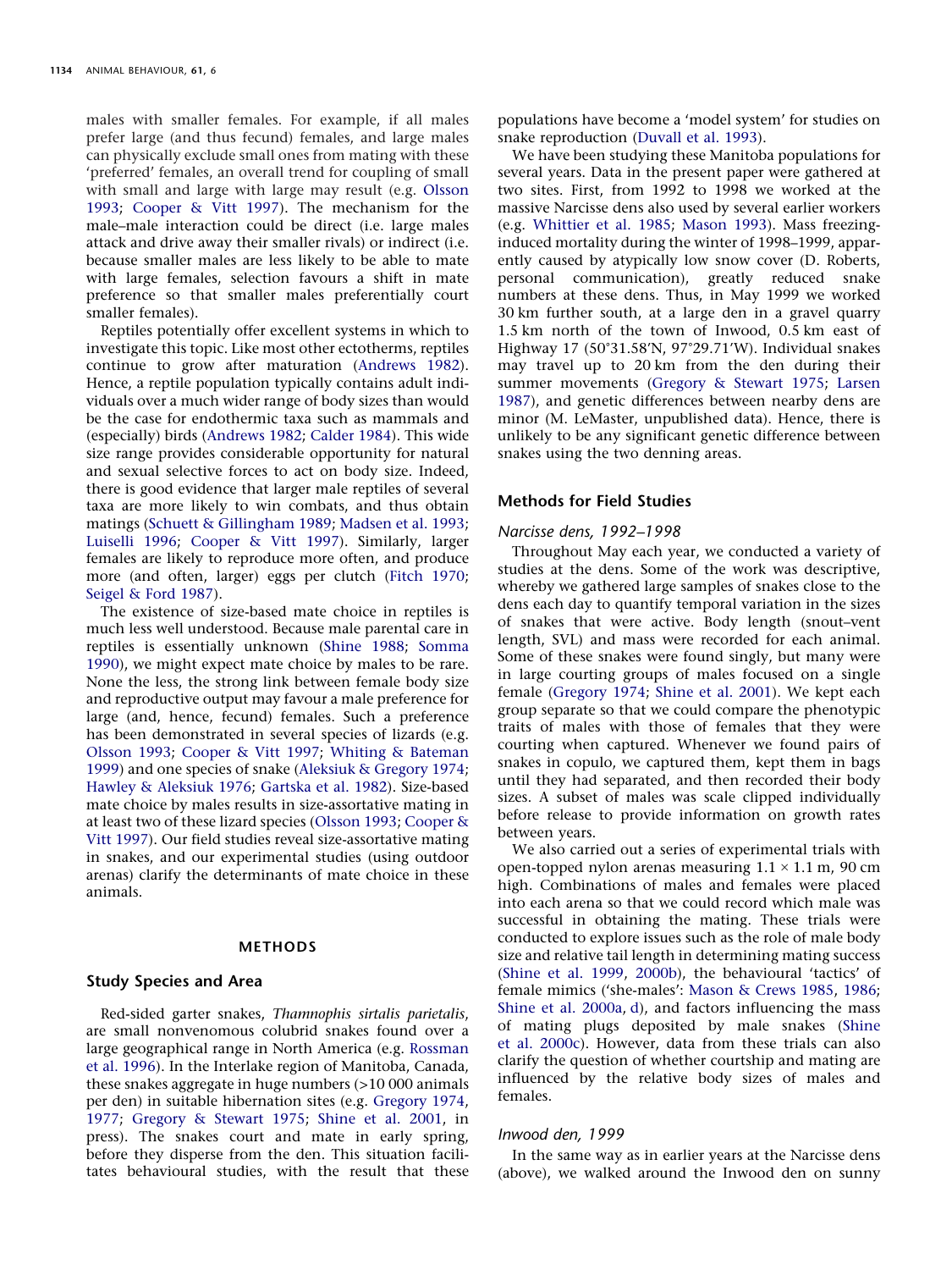days throughout May 1999 looking for courting and mating activity. Snakes engaged in these activities were collected, and placed in cloth bags for later measurement and weighing.

We also erected open-topped arenas (as above) adjacent to the Inwood den to conduct staged encounters between male and female snakes of various numbers and body sizes. These trials were specifically designed to investigate the possibility of size-assortative courtship. In an initial set of 36 trials, each arena contained the following snakes: six large males (SVLs >50 cm); six small males (SVLs<40 cm); one female-mimic (she-male); one small female (SVL<45 cm); one medium-sized female (SVL 45–55 cm); and one large female (SVL>55 cm). Females of all sizes had their cloacas taped shut to prevent mating during the trials. Results for she-males have been analysed separately [\(Shine et al. 2000d\)](#page-8-15), and will not be considered in the present paper. We scored courtship behaviour at 10-min intervals for the next 60 min, recording the numbers and sizes of males courting each female. Courtship was scored as occurring if a male's body was aligned with that of the female, with his chin firmly adpressed to her (e.g. [Whittier et al. 1985\)](#page-8-10). We recorded the total number of observations (summed across time periods) of each possible combination of snake sizes in courtship (e.g. number of times that small males were recorded as courting large females).

We then expanded these trials to investigate the effects of different numbers and sizes of males and females. Thus, further trials were run with all males (*N*=12) in each arena being either small (*N*=30 trials) or large (*N*=30 trials). Another 36 trials had half the numbers of males per arena (i.e. three small plus three large). Lastly, we ran 36 trials where all females within the arena (*N*=3) were small rather than ranging over a wider size range. Of these 36 trials, 12 had 12 large males per arena, 12 had 12 small males per arena, and 12 had six large plus six small males per arena.

We did not observe any aggression in the trials. The research was conducted under the authority of the Oregon State University Institutional Animal Care and Use Committee and in accord with the U.S. Public Health Service 'Policy on Humane Care and Use of Laboratory Animals' and the National Institutes of Health 'Guide to the Care and Use of Laboratory Animals'. For further ethical considerations see [Shine et al. \(2000a\).](#page-8-14)

Statistical analysis of the data from all these trials was designed to avoid pseudoreplication. In particular, (1) records of courtship by the same male snake at consecutive 10-min periods within a 60-min trial are not independent; and (2) the activities of one male might modify the intensity of courtship of other males within the same enclosure (although we never saw any overt sign of such an interaction). To avoid pseudoreplication, we calculated mean intensities of courtship (number of times that males were recorded as courting females) for each size class of males within each enclosure, over the entire 60-min period of each trial. Our statistical analysis of courtship intensity was thus based on a single number from each size class of males for each trial. All snakes were used only once, in a single trial, before being released.

# **RESULTS**

# **Size-assortative Mating in the Field**

There was a highly significant trend to size-assortative pairing in natural matings at both the Narcisse and Inwood dens: larger males generally mated with larger females, and smaller males with smaller females. We have data on body sizes of the partners in 65 mating pairs at the Narcisse dens from 1992, 301 from 1995, 155 from 1996, 155 from 1997 and 91 from 1998, as well as 109 pairs from Inwood in 1999. A one-factor ANCOVA with year as the factor, male SVL as the independent variable, and female SVL as the dependent variable confirms that there was a consistent trend for larger males to mate with larger females (covariate  $F_{1.957}=16.64$ ,  $P<0.0001$ ). The intercepts for this relationship, that is, the values for female SVL relative to male SVL, also varied between years (*F*5,957=5.66, *P<*0.0001), but the slopes of the regression lines did not differ significantly between years  $(F_{5,952}=1.54, P=0.18)$ . An earlier study on the Narcisse snakes also revealed significant size-assortative mating in 1 of 2 years [\(Joy & Crews 1988\)](#page-7-22).

Despite the highly significant overall relationship between male and female SVLs within mating pairs, the scatter around the regression lines was very wide (regression of female SVL against male SVL for Inwood data: *r* 2 =0.092, *N*=109 pairs, *P<*0.0015; [Fig. 1a\)](#page-3-0). That is, there were many instances of small males mating with large females, and large males mating with small females [\(Fig. 1\)](#page-3-0). Although the slope of the regression line between male and female SVLs was positive in all years for which we have data, these regressions generally explained relatively little variance in female size (*r* <sup>2</sup> values for each year ranged from 0.002 to 0.083). Hence, it is of interest not only to determine why size-assortative mating occurs, but also why there is so much 'noise' in the relationship between male and female body sizes.

## **Size-assortative Courtship in the Field**

Why do these snakes display size-assortative mating? The mechanism might involve active mate selection (i.e. small males actively court small females, whereas large males court large females) or interactions within courting groups (i.e. all males court large females, but only large males are able to obtain matings with them). Our data on courting groups around the den support the former hypothesis. Data gathered in 1997 on the Narcisse snakes show that larger males tended to court larger females (*r* 2 =0.019, *N*=211 groups, *P*=0.046). Analogous data from Inwood in 1999 provided a similar result ( $r^2$ =0.096, *N*=47 groups, *P*=0.034; [Fig. 1b\)](#page-3-0).

# **Body Sizes and Times of Activity**

Size-assortative courting by garter snakes (above) is not necessarily due to active mate choice. Instead, a snake's body size might affect the times or places in which it is active, because of thermal biology or vulnerability to predation [\(Peters 1983;](#page-7-23) [Peterson et al. 1993;](#page-7-24) [Shine et al.](#page-8-17)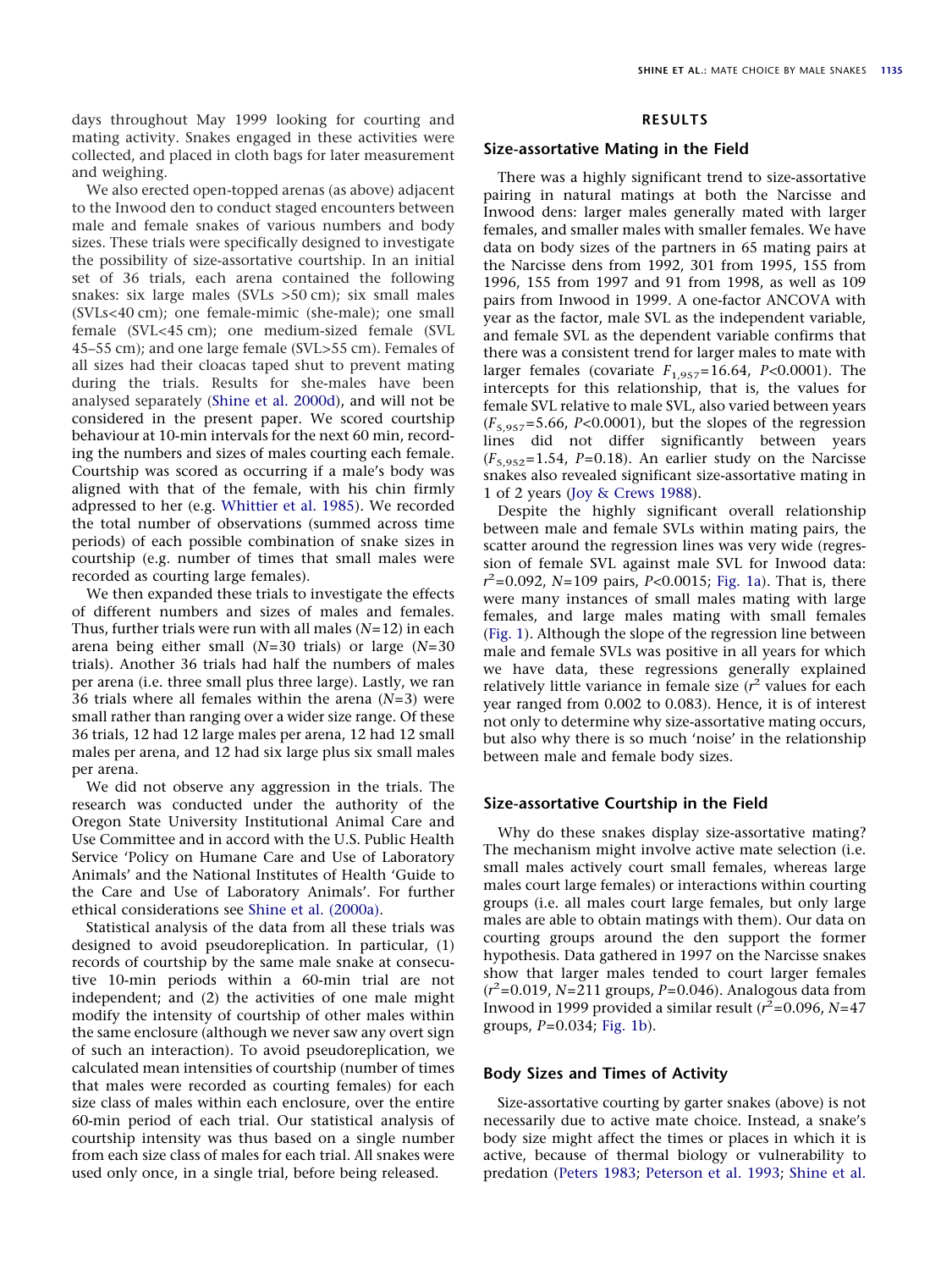<span id="page-3-0"></span>

**Figure 1.** Size-assortative courtship and mating in red-sided garter snakes in the field. All data were gathered at the Inwood den in May 1999. (a) Body sizes of males and females found in copulo in the field. (b) Body sizes of females and the mean body sizes of the males found courting them. Each courting group is represented by a single data point.

[2000e\)](#page-8-17). Such size-related shifts in activity could generate correlations between male and female body sizes within courting groups, regardless of any active mate choice. We can test this possibility with data from surveys of the Narcisse dens, where we captured and measured every snake that we could find near the den over a 1-week period in 1997. Data were available for six 1-h periods during the snakes' daily activity period (0800–0900; 0900–1000; 1000–1100; 1400–1500; 1600–1700; 1700– 1800 hours). A two-factor ANOVA with time period and sex as the factors shows that the sexes differed in mean SVL (*F*1,1865=365.72, *P<*0.0001), and that mean body sizes varied significantly between hours  $(F_{5,1865}=4.24,$ *P*=0.0008). Mean SVLs of males versus females were significantly correlated in a comparison across these different time periods  $(r^2=0.78, N=6, P=0.02)$ . Thus, the times when large females were active were also the times that large males were active. There are two possible interpretations of this result. Either size-assortative courtship is due to these correlated activity patterns; or the correlated activity patterns may be a consequence rather than a cause of size-assortative courtship (i.e. males are

<span id="page-3-1"></span>

Figure 2. Relative intensity of courtship by small (<40 cm snoutvent length) and large (>50 cm SVL) garter snakes to females of three different body sizes (small <45 cm; medium 45–55 cm; large >55 cm SVL). The courtship intensity is the sum of all recorded observations of courtship (i.e. total number of time periods when such courtship was observed) over trials with equal numbers of each size class of male, and equal numbers of each size class of female. See text for further explanation and statistical analysis.

active only when appropriately sized females are active). To test between these two propositions, we carried out the experimental tests at the Inwood den in 1999, in which we could control the numbers and sizes of snakes (see below).

# **Size-assortative Courtship in Arena Trials**

Each arena contained three females of different sizes, plus equal numbers of small and large males. We calculated the total number of records of courtship by small and large males to females of each size class [\(Fig. 2\)](#page-3-1). These data revealed the following.

(1) The overall intensity of courtship was very similar in the two size classes of males [\(Fig. 2:](#page-3-1) overall scores of 372 versus 411).

(2) Both size classes of males showed size-selective courtship. We used chi-square analyses to compare the numbers of courtship attempts to those expected under the null hypothesis of equal numbers of courtships directed to each of the three size classes of females. The results are highly significant both for small males  $(\chi^2_{2} = 61.18, P < 0.0001)$  and for large males  $(\chi^2_{2} = 285.42,$ *P<*0.0001).

(3) The two size classes of males differed in their relative intensity of courtship to different size classes of females. Small males devoted approximately equal courtship to large and medium females (44 and 42%, respectively), with less effort (14%) directed to small females. In contrast, large males concentrated heavily on courting the largest females (70%), with less interest in medium-sized females (27%) and almost none in small females (3%). Thus, the distribution of courtship attempts among the three size classes of females differed significantly between large versus small males (for 12-male trials:  $\chi^2$ =35.05, *P*<0.0001; for 6-male trials:  $\chi^2$ =33.72, *P*<0.0001; [Fig. 2\)](#page-3-1).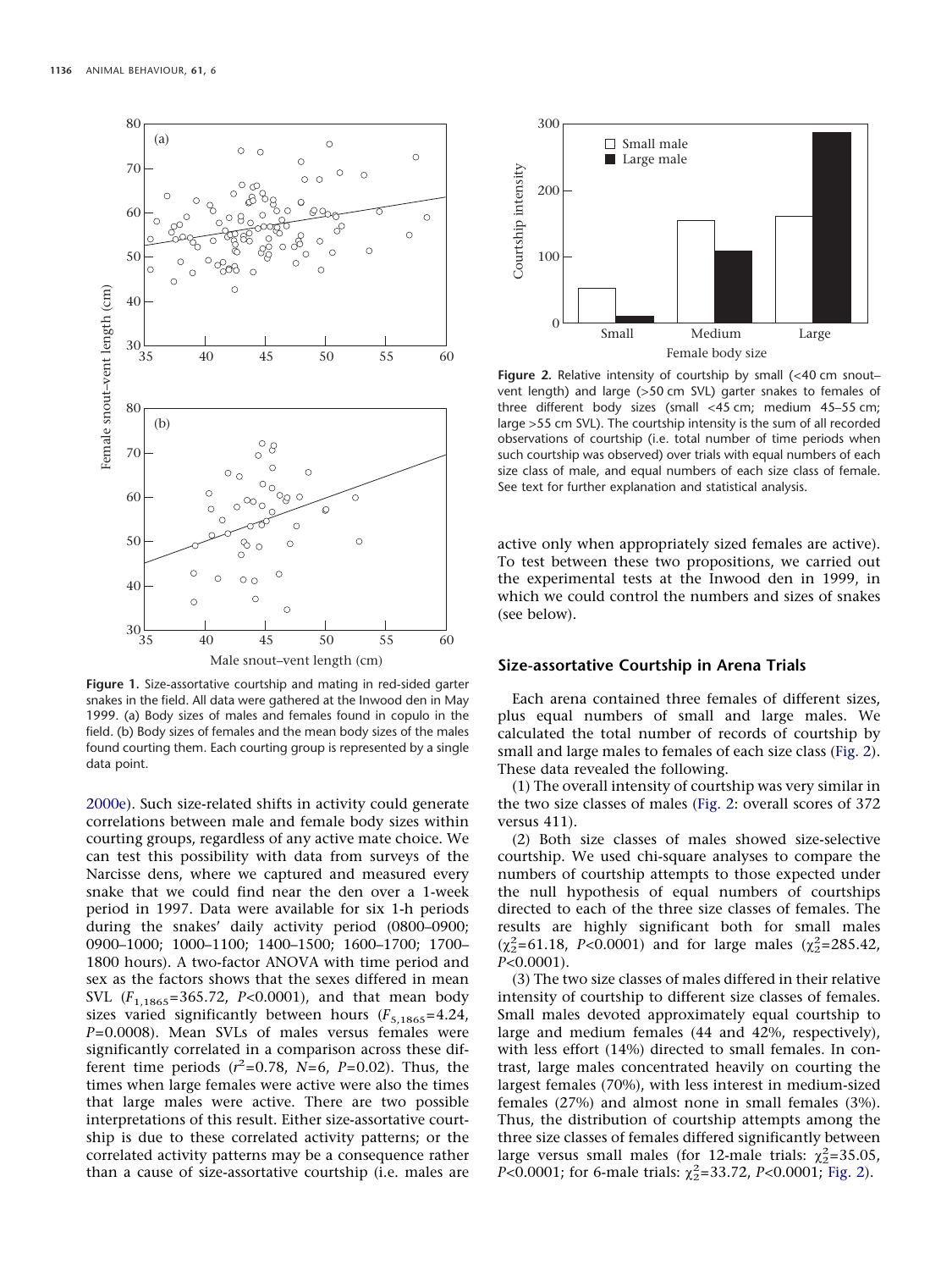#### **Size-assortative Mating in Arena Trials**

Does this strongly size-assortative courtship in arena trials (above) result in size-assortative mating? First, we look at trials conducted in 1997 at the Narcisse dens, in which each arena contained one female and either two, four or 24 males (see [Shine et al. 2000b](#page-8-13) for more details). Males were allocated to arenas such that both the mean and the variance in male body size were equivalent across enclosures. These arena trials resulted in a significant (and positive) male–female size correlation among the mating pairs (*r* 2 =0.13, *N*=36, *P*=0.033).

Remarkably, we see the same pattern even when we examine data from trials with only one male and one female per enclosure. Males and females were combined into pairs randomly with respect to size, so the only opportunity for size selection came from the fact that under these circumstances, some females did not mate. Such females were removed after 30–60 min, and replaced with other females. Despite this relatively limited opportunity for size-assortative mating (mean=1.36 females tried per male), larger males consistently mated with larger females  $(r^2=0.10, N=43 \text{ trials}, P=0.035)$ . This result shows that male–male rivalry is not necessary for size-assortative mating.

## **Factors Influencing Mate Choice by Males**

Given that small and large males differ in their relative preference for different sizes of females (above), how flexible are such preferences? In particular, do small males court small rather than large females only because of the presence of large males? The 1999 arena trials at Inwood clarify this issue. Males modified their intensity of courtship depending on the numbers and sizes of competitors and potential partners [\(Fig. 3\)](#page-4-0), but did not change their relative degree of preference for small versus large females [\(Fig. 4\)](#page-5-0). Total courtship intensity of small males differed between trial types (one-factor ANOVA with trial type as the factor:  $F_{4,37}$ =4.97, *P*=0.0026). Post hoc tests (Fisher's PLSD) show that small males courted most intensely when the arena contained: (1) few other males (compare 6-male versus 12-male trials in [Fig. 3\)](#page-4-0); and (2) large females (compare 3-small-female versus small+medium+large female trials). Despite this increase in courtship when large females were present, the small males none the less continued to direct considerable courtship to small females [\(Fig. 3\)](#page-4-0). Similar ANOVAs to examine the proportion of courtship directed to small, medium and large females under various trial types where all three female sizes were present, revealed no significant variation (separate ANOVAs for each size class of female yield *P* values>0.20 in each case; [Fig. 4\)](#page-5-0). That is, small males courted more vigorously under some conditions than others, but their relative allocation of courtship to the three size classes of females was not affected.

Large males showed similar responses to smaller ones. Their overall intensity of courtship was modified by trial conditions  $(F_{4,37} = 38.20, P = 0.0001$ ; [Fig. 3\)](#page-4-0). Post hoc tests (Fisher's PLSD) show that the intensity of courtship of large males was affected by: (1) female body size, because

<span id="page-4-0"></span>

**Figure 3.** Intensity of courtship (see [Fig. 2](#page-3-1) legend for definition) by male garter snakes in arena trials with different combinations of male and female numbers and body sizes. (a) Large males (>50 cm SVL) and (b) small males (<40 cm SVL). Trials represent the following combinations. (1) Twelve large or small males, three small females, *N*=4 trials; (2) 12 large or small males, one small, one medium and one large female, *N*=10 trials; (3) three large and three small males, one small, one medium and one large female, *N*=12 trials; (4) six large and six small males, three small females, *N*=4 trials; (5) six large and six small males, one small, one medium and one large female, *N*=12 trials. Vertical lines show SE.

these males virtually ignored the small females; (2) the number of competing males; and (3) the body size of competing males. This latter effect can be seen by comparing courtship levels in the trials with all large males versus with a combination of large and small males [\(Fig. 3\)](#page-4-0). The presence of other large males suppressed courtship by these animals to a greater degree than did the presence of small males. As was the case for the small males, the relative intensity of large-male courtship to the three size classes of females was not significantly affected by trial conditions (with proportional courtship to each size group as the dependent variables in separate one-factor ANOVAs, all *P* values>0.09; [Fig. 4\)](#page-5-0).

# **Ontogenetic Changes**

Both correlative and experimental studies showed size-assortative courtship and mating in garter snakes (above). This pattern suggests an ontogenetic shift in mate preference within the lifetime of a single male, but our cross-sectional data do not provide direct evidence of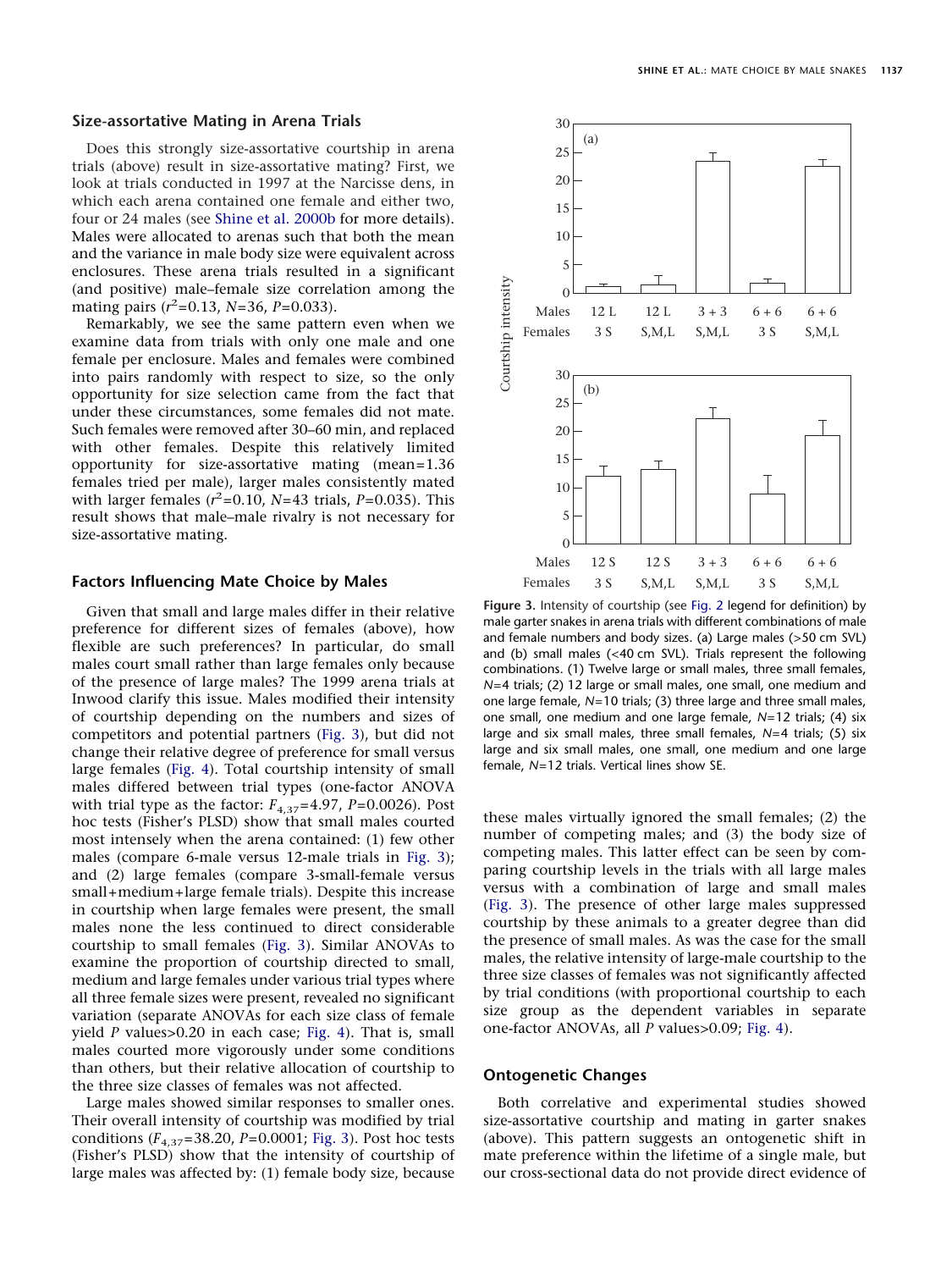<span id="page-5-0"></span>

**Figure 4.** Proportional allocation of courtship by small (<40 cm snout–vent length) and large (>50 cm SVL) male garter snakes to small (<45 cm SVL), medium (45–55 cm SVL) and large (>55 cm SVL) females, in arena trials with different numbers and sizes of competing males. (a) Small males and (b) large males. Each arena contained one small female, one medium female and one large female. Trials represent the following combinations. (1) Twelve males, either all large or all small, *N*=4 trials in each case; (2) three large and three small males, *N*=12 trials; and (3) six large and six small males, *N*=4 trials. Vertical lines show SE.

such a shift. Instead, it is possible that males are polymorphic for both body size and mating preference. In such a case, some males would be small throughout their lives, and court small as well as large females. Others would delay courtship until they are large, and thereafter direct almost all of their courtship to large females. These two hypotheses make contrasting predictions about growth rates after maturity, and so we can test between them with growth data from a mark–recapture study. [Figure 5](#page-5-1) shows growth rates of males recaptured 1 year after they were first marked at the Narcisse dens. These data support the hypothesis of an ontogenetic shift in male mate preference. The small males that were captured as they were actively courting females had grown very substantially by the time that they were recaptured a year later [\(Fig. 5\)](#page-5-1), moving from our 'small' to 'large' categories within 1–2 years.

# **DISCUSSION**

Male red-sided garter snakes exert size-based mate choice. This result accords with previous work on the same species, which documented a general preference for larger

<span id="page-5-1"></span>

**Figure 5.** Growth rates of male garter snakes that were individually marked during the mating season at the Narcisse dens and then recaptured a year later in the subsequent mating season. Linear regression line fitted by least-squares method (*r* 2=0.30, *N*=162, *P*<0.0001); note that the relationship may well be curvilinear, and we fitted a linear regression only for simplicity.

females [\(Aleksiuk & Gregory 1974;](#page-7-11) [Hawley & Aleksiuk](#page-7-12) [1976;](#page-7-12) [Gartska et al. 1982\)](#page-7-13). However, our study also revealed a stronger preference in large males than in small males. Mark–recapture data on this population show that males grow from 'small' (<40 cm) to 'large' (>50 cm) in 1–2 years [\(Fig. 5;](#page-5-1) see also [Gregory 1977\)](#page-7-15). Thus, the difference in mate preference is not attributable to subsets of males that differ in their response to cues from females as well as in body size (as reported in some fish, [Sumner](#page-8-18) [et al. 1994\)](#page-8-18). Instead, these snakes offer a clear example of an ontogenetic shift in mate choice. We are unaware of any previous examples of this phenomenon, although theoretical models suggest that such complexities may eventually prove to be common (e.g. [Galvani &](#page-7-25) [Johnstone 1998\)](#page-7-25) and size-based choice in females has been well documented [\(Sullivan et al. 1995\)](#page-8-19).

Why do male garter snakes display mate choice? Theory suggests that a male should be an unselective suitor unless he allocates parental care to the offspring, or unless each mating reduces his future mating opportunities [\(Dewsbury 1982\)](#page-7-4). For most snakes, neither condition is likely to be fulfilled. Parental care is not known in male snakes [\(Shine 1988;](#page-8-5) [Somma 1990\)](#page-8-6), and males of most snake species are presumably capable of producing sperm rapidly enough that any mating-induced depletion of their sperm stores does not impact on future mating opportunities. However, two aspects of garter snake reproductive biology may alter this scenario such as to increase the 'costs' of a current mating (i.e. incur reductions in the male's ability to inseminate other females). First, the male's testes are inactive during the mating season, so he cannot replenish his sperm supply until the following summer [\(Rossman et al. 1996\)](#page-8-8). Second, he deposits a large gelatinous 'mating plug' during copulation, to occlude the female's reproductive tract [\(Devine](#page-7-26) [1977\)](#page-7-26). Plug mass declines with successive matings by the same male [\(Shine et al. 2000c\)](#page-8-16). Perhaps for this reason,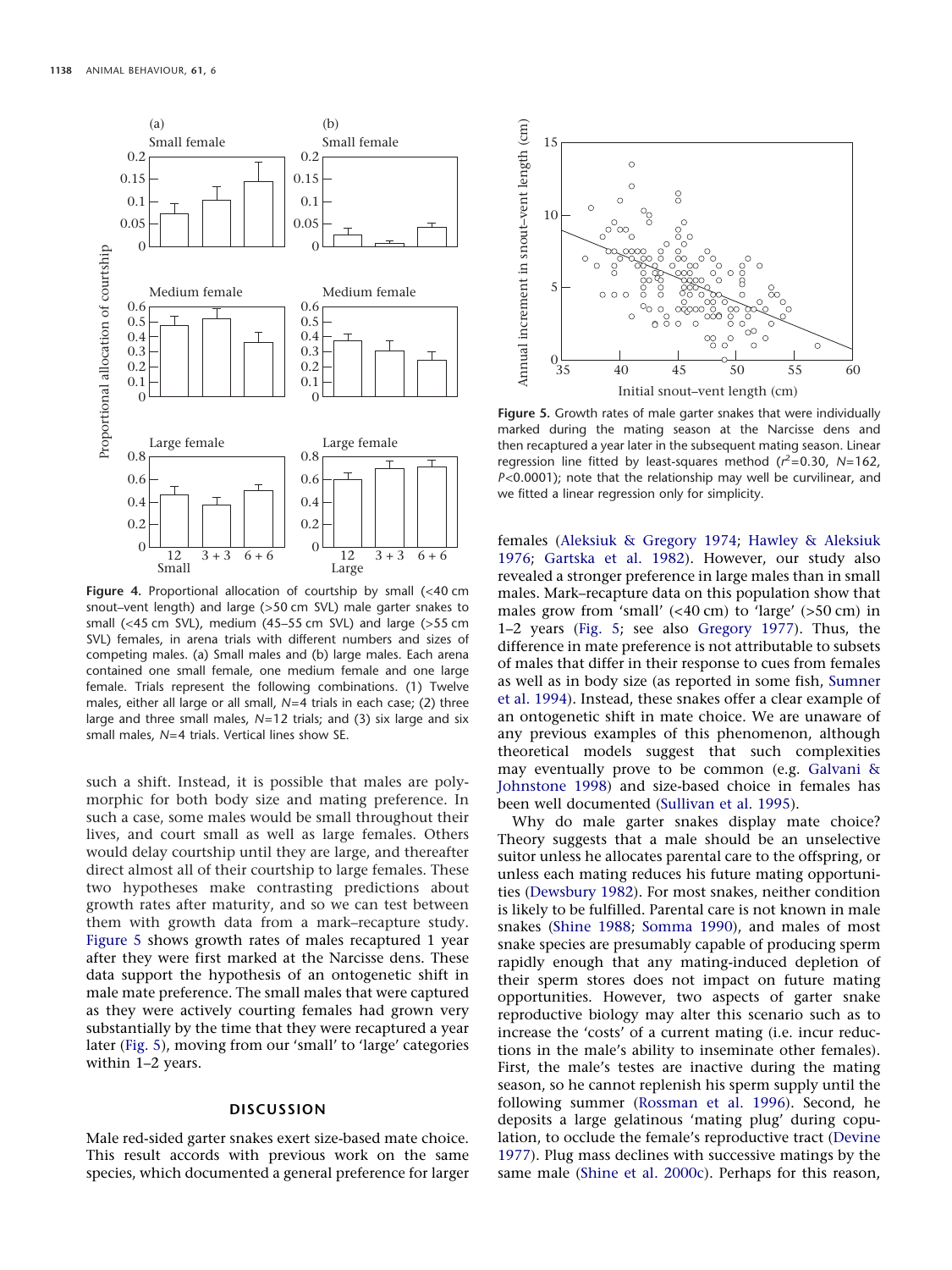plus the high metabolic costs of courtship, the majority of males leave the mating area after a few weeks [\(Shine](#page-8-11) [et al. 2001\)](#page-8-11). Thus, male garter snakes are likely to be capable of only a limited number of effective copulations during the mating season. Under these circumstances, we might expect male garter snakes to be 'choosy' about their mates.

Given that male garter snakes exhibit mate preferences, why do they favour larger rather than smaller females? From the perspective of male reproductive success, a larger female is more likely to reproduce, and will produce more and larger offspring when she does so [\(Gregory](#page-7-15) [1977\)](#page-7-15). This fitness advantage to the male would be reduced if larger females mated with more partners, but we have no evidence that this is the case. In keeping with these ideas, large females are actively preferred by small as well as large males [\(Fig. 2\)](#page-3-1).

Although all males prefer to court large rather than small females, a male's body size affects the strength of that preference. Small males courted small females more vigorously than large males, both in the field and in the arena trials [\(Fig. 2\)](#page-3-1). The most plausible reasons for this size-related shift in male preferences involve: (1) mate selection by females; (2) competition from other males; or (3) physical constraints. We examine these hypotheses below.

# **Female Choice**

Small males may court and mate small females because large females will not copulate with them. This hypothesis is difficult to test, but is supported by the persistence of size-assortative mating in the absence of male–male interaction (i.e. when each enclosure contained only one male plus one female). However, it is difficult to imagine how a female garter snake could exert such a choice, especially when she is simultaneously courted by dozens of males. As soon as she gapes her cloaca open, several males move rapidly to insert a hemipenis; female control over this process is difficult to envisage. Alternatively, small males may be unlikely to achieve matings with large females if the process of 'courtship' involves a male somehow forcing the copulation on the female. However, we doubt that forcible insemination is physically possible in elongate, flexible animals such as snakes [\(Devine 1984;](#page-7-27) [Shine et al. 2000f\)](#page-8-20).

## **Male–Male Interactions**

Small males may court and mate small females because they are unable to win copulations in direct physical competition with larger males. Large males are indeed able physically to exclude mating by their smaller rivals [\(Shine et al. 2000b;](#page-8-13) contra [Joy & Crews 1988\)](#page-7-22). The presence of large males also suppresses courtship by other males (above). None the less, such an effect clearly cannot be a direct one, because size-assortative mating was seen even in the absence of any opportunity for male–male interaction (single-male arena trials, above). If male–male interactions play some role, it must be an indirect one whereby the presence of larger competitors has favoured the evolution of size-specific mate preferences in male garter snakes (a behavioural analogue to 'the ghost of competition past': [Connell 1961\)](#page-7-28). Courting small females may well enhance the reproductive success of small males, because it reduces the amount of effort they expend on (ultimately unproductive) courtship to larger females.

Under this scenario, smaller males will court most vigorously to large females, but only when there are no large males in the vicinity. The presence of large rival males tends to suppress courtship by all other males, regardless of their body size. In the absence of large females, the small (but not large) males court smaller females. The reward of such courtship in terms of paternity (fitness) will be lower, but the lack of competition from large males means that a small male's probability of mating will be higher. Because of spatial and temporal heterogeneity in the locations of snakes around the den, small males may sometimes encounter large females, and court them unopposed. Such circumstances may generate much of the 'noise' around the general pattern of sizeassortative mating in this population [\(Fig. 1\)](#page-3-0).

# **Physical Constraints**

Size-assortative mating might arise because of physical constraints. For example, large males might be physically unable to copulate with small females [\(Brown 1993\)](#page-7-29); males may have to carry females about [\(Hatcher & Dunn](#page-7-30) [1996\)](#page-7-30); or mating may occur within a confined space that limits the body sizes of both participants [\(Christy 1983\)](#page-7-31). None of these possibilities is plausible for garter snakes. Measurements of the dimensions of the relative reproductive organs (hemipenes and female cloacal vestibules) show that all adult females can physically accommodate the hemipenis of any-sized male [\(Shine et al. 2000f\)](#page-8-20). Mating occurs in the open, and copulating pairs rarely move about in any way that would place a premium on physical strength of the male (personal observation).

# **Conclusions**

Our results differ in significant respects from those of most other reports on size-assortative mating. For example, size-assortative mating in lizards appears to result from (1) a universal male preference for large females, combined with (2) larger males actively excluding smaller males from these 'preferred' mates (e.g. [Olsson 1993;](#page-7-3) [Cooper & Vitt 1997\)](#page-7-5). The same situation has been described in invertebrates [\(Brown 1990\)](#page-7-32). This offers a strong contrast to the size-assortative courtship seen in our snakes. Size-assortative mating in amphibians generally seems to result from active preference by females (e.g. [Orense & Tejedo-Madueno 1990;](#page-7-33) [Sullivan](#page-8-19) [et al. 1995\)](#page-8-19), because fertilization success depends on the size disparity between male and female [\(Robertson](#page-8-21) [1990;](#page-8-21) [Sullivan et al. 1995\)](#page-8-19). None the less, active male preferences contribute to size-assortative mating in some amphibian taxa with male parental care [\(Boll &](#page-7-34)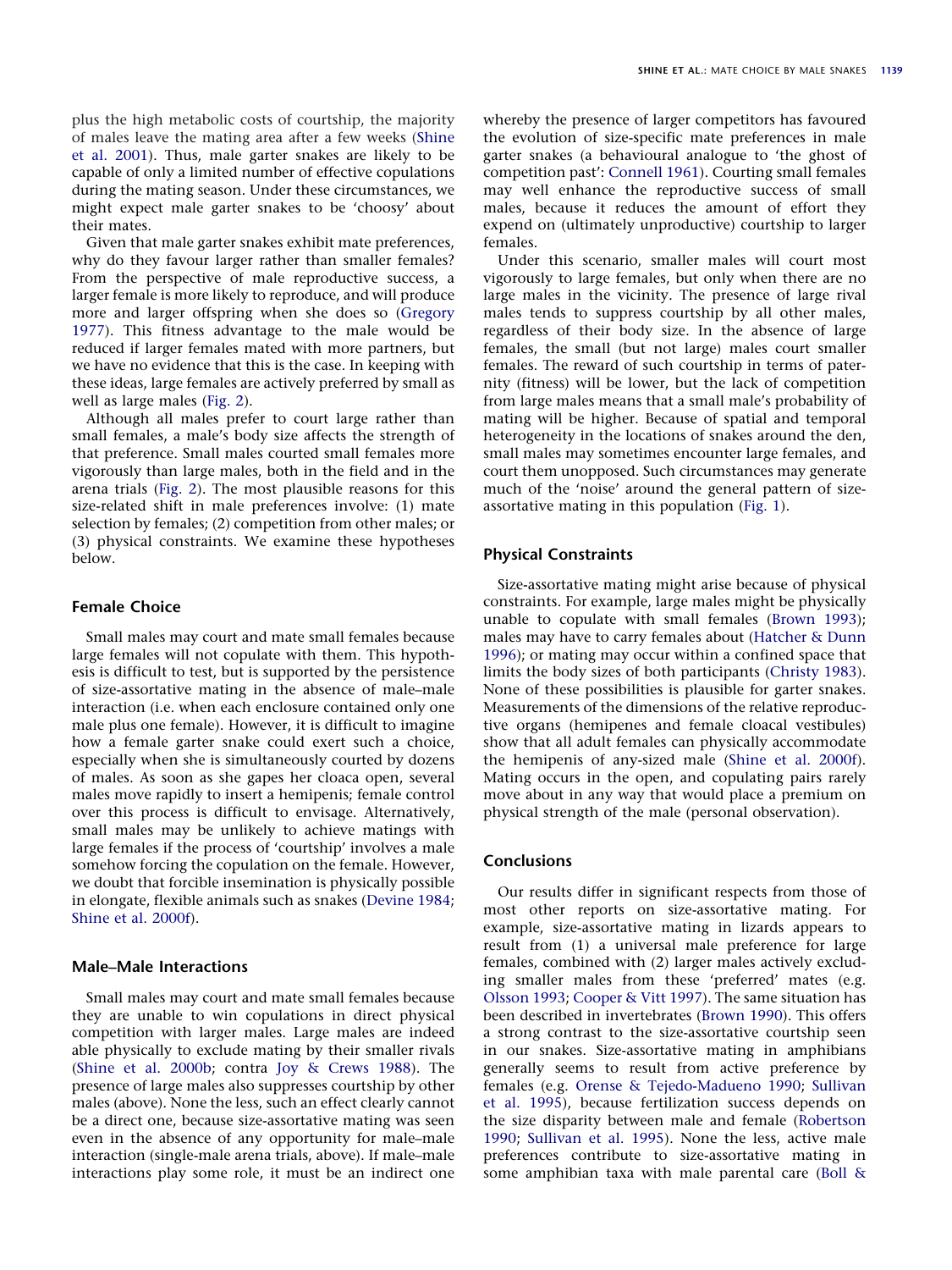[Linsenmair 1998\)](#page-7-34). Urodele amphibians provide an interesting parallel with garter snakes. Males of at least four species demonstrate an active choice for larger partners (reviewed by [Sullivan et al. 1995\)](#page-8-19), possibly for the same reason that we propose for garter snakes. Male salamanders produce a gelatinous spermatophore at mating, and males may thus be unable to mate repeatedly in quick succession [\(Verrell 1988\)](#page-8-22). This constraint may favour the evolution of male choosiness [\(Dewsbury](#page-7-4) [1982\)](#page-7-4). The situation has been taken to an additional level of complexity in garter snakes, by the evolution of ontogenetic shifts in mate preference among males.

# **Acknowledgments**

We thank D. Roberts, A. and G. Johnson for help and encouragement. R. Nesbitt and M. Pfrender assisted with data collection, and M. Elphick helped with data entry. Financial support was provided by the Australian Research Council (to R.S.), and by a National Science Foundation National Young Investigator Award (IBN-9357245), and a Whitehall Foundation grant (W95-04) to R.T.M.

#### **References**

- <span id="page-7-11"></span>**Aleksiuk, M. & Gregory, P. T.** 1974. Regulation of seasonal mating behavior in *Thamnophis sirtalis parietalis*. *Copeia*, **1974,** 682–689.
- <span id="page-7-0"></span>**Andersson, M.** 1994. *Sexual Selection*. Princeton, New Jersey: Princeton University Press.
- <span id="page-7-6"></span>**Andrews, R. M.** 1982. Patterns of growth in reptiles. In: *Biology of the Reptilia. Vol. 13* (Ed. by G. Gans & F. H. Pough), pp. 273–320. New York: Academic Press.
- <span id="page-7-34"></span>**Boll, S. & Linsenmair, K. E.** 1998. Size-dependent male reproductive success and size-assortative mating in the mid-wife toad *Alytes obstetricians*. *Amphibia*-*Reptilia*, **19,** 75–89.
- <span id="page-7-32"></span>**Brown, W. D.** 1990. Size-assortative mating in the blister beetle *Lytta magister* (Coleoptera:Meloidae) is due to male and female preference for larger mates. *Animal Behaviour*, **40,** 901–909.
- <span id="page-7-29"></span>**Brown, W. D.** 1993. The causes of size-assortative mating in the leaf beetle *Trirhabda canadensis* (Coleoptera: Chrysomelidae). *Behavioral Ecology and Sociobiology*, **33,** 151–157.
- <span id="page-7-7"></span>**Calder, W. A.** 1984. *Size, Function and Life History*. Boston, Massachusetts: Harvard University Press.
- <span id="page-7-31"></span>**Christy, J. H.** 1983. Female choice in the resource-defense mating system of the sand fiddler crab, *Uca pugilator*. *Behavioral Ecology and Sociobiology*, **12,** 169–180.
- <span id="page-7-1"></span>**Clutton-Brock, T. H.** 1991. *The Evolution of Parental Care*. Princeton, New Jersey: Princeton University Press.
- <span id="page-7-28"></span>**Connell, J. H.** 1961. The influence of interspecific competition and other factors on the distribution of the barnacle *Chthamalus stellatus*. *Ecology*, **42,** 710–723.
- <span id="page-7-5"></span>**Cooper, W. E. J. & Vitt, L. J.** 1997. Maximizing male reproductive success in the broad-headed skink (*Eumeces laticeps*): preliminary evidence for mate guarding, size-assortative pairing, and opportunistic extra-pair mating. *Amphibia-Reptilia*, **18,** 59–73.
- <span id="page-7-26"></span>**Devine, M. C.** 1977. Copulatory plugs, restricted mating opportunities and reproductive competition among male garter snakes. *Nature*, **267,** 345–346.
- <span id="page-7-27"></span>**Devine, M. C.** 1984. Potential for sperm competition in reptiles: behavioral and physiological consequences. In: *Sperm Competition and the Evolution of Animal Mating Systems* (Ed. by R. L. Smith), pp. 509–521. Orlando, Florida: Academic Press.
- <span id="page-7-4"></span>**Dewsbury, D. A.** 1982. Ejaculate cost and male choice. *American Naturalist*, **119,** 601–610.
- <span id="page-7-17"></span>**Duvall, D., Schuett, G. W. & Arnold, S. A.** 1993. Ecology and evolution of snake mating systems. In: *Snakes: Ecology and Behavior* (Ed. by R. A. Seigel & J. T. Collins), pp. 165–200. New York: McGraw-Hill.
- <span id="page-7-10"></span>**Fitch, H. S.** 1970. Reproductive cycles in lizards and snakes. *University of Kansas Museum of Natural History, Miscellaneous Publications*, **52,** 1–247.
- <span id="page-7-25"></span>**Galvani, A. & Johnstone, R.** 1998. Sperm allocation in an uncertain world. *Behavioral Ecology and Sociobiology*, **44,** 161–168.
- <span id="page-7-13"></span>**Gartska, W. R., Camazine, B. & Crews, D.** 1982. Interactions of behavior and physiology during the annual reproductive cycle of the red-sided garter snake (*Thamnophis sirtalis parietalis*). *Herpetologica*, **38,** 104–123.
- <span id="page-7-14"></span>**Gregory, P. T.** 1974. Patterns of spring emergence of the red-sided garter snake (*Thamnophis sirtalis parietalis*) in the Interlake region of Manitoba. *Canadian Journal of Zoology*, **52,** 1063–1069.
- <span id="page-7-15"></span>**Gregory, P. T.** 1977. Life-history parameters of the red-sided garter snake (*Thamnophis sirtalis parietalis*) in an extreme environment, the Interlake region of Manitoba. *National Museum of Canada, Publications in Zoology*, **13,** 1–44.
- <span id="page-7-16"></span>**Gregory, P. T. & Stewart, K. W.** 1975. Long-distance dispersal and feeding strategy of the red-sided garter snake (*Thamnophis sirtalis parietalis*) in the Interlake of Manitoba. *Canadian Journal of Zoology*, **53,** 238–245.
- <span id="page-7-30"></span>**Hatcher, M. J. & Dunn, A. M.** 1996. Size and pairing success in *Gammarus duebeni*: can females be too big? *Animal Behaviour*, **54,** 1301–1308.
- <span id="page-7-12"></span>**Hawley, A. W. L. & Aleksiuk, M.** 1976. Sexual receptivity in the female red-sided garter snake (*Thamnophis sirtalis parietalis*). *Copeia*, **1976,** 401–404.
- <span id="page-7-2"></span>**Jennions, M. D. & Petrie, M.** 1997. Variation in mate choice and mating preferences: a review of causes and consequences. *Biological Review*, **72,** 283–327.
- <span id="page-7-22"></span>**Joy, J. E. & Crews, D.** 1988. Male mating success in red-sided garter snakes: size is not important. *Animal Behaviour*, **36,** 1839–1841.
- <span id="page-7-19"></span>**Larsen, K.** 1987. Movements and behavior of migratory garter snakes, *Thamnophis sirtalis*. *Canadian Journal of Zoology*, **65,** 2241–2247.
- <span id="page-7-9"></span>**Luiselli, L.** 1996. Individual success in mating balls of the grass snake, *Natrix natrix*: size is important. *Journal of Zoology*, **239,** 731–740.
- <span id="page-7-8"></span>**Madsen, T., Shine, R., Loman, J. & Ha˚kansson, T.** 1993. Determinants of mating success in male adders, *Vipera berus*. *Animal Behaviour*, **45,** 491–499.
- <span id="page-7-18"></span>**Mason, R. T.** 1993. Chemical ecology of the red-sided garter snake, *Thamnophis sirtalis parietalis*. *Brain*, *Behavior and Evolution*, **41,** 261–268.
- <span id="page-7-20"></span>**Mason, R. T. & Crews, D.** 1985. Female mimicry in garter snakes. *Nature*, **316,** 59–60.
- <span id="page-7-21"></span>**Mason, R. T. & Crews, D.** 1986. Pheromone mimicry in garter snakes. In: *Chemical Signals in Vertebrates. Vol. 4* (Ed. by D. Duvall, D. Muller-Schwarze & R. M. Silverstein), pp. 279–283. New York: Plenum.
- <span id="page-7-3"></span>**Olsson, M.** 1993. Male preference for large females and assortative mating for body size in the sand lizard. *Behavioral Ecology and Sociobiology*, **32,** 337–341.
- <span id="page-7-33"></span>**Orense, R. M. D. & Tejedo-Madueno, M.** 1990. Size-based mating pattern in the tree frog *Hyla arborea*. *Herpetologica*, **46,** 176–182.
- <span id="page-7-23"></span>**Peters, R. H.** 1983. *The Ecological Implications of Body Size*. Cambridge: Cambridge University Press.
- <span id="page-7-24"></span>**Peterson, C. R., Gibson, A. R. & Dorcas, M. E.** 1993. Snake thermal ecology: the causes and consequences of body-temperature variation. In: *Snakes*: *Ecology and Behavior* (Ed. by R. A. Seigel & J. T. Collins), pp. 241–314. New York: McGraw-Hill.